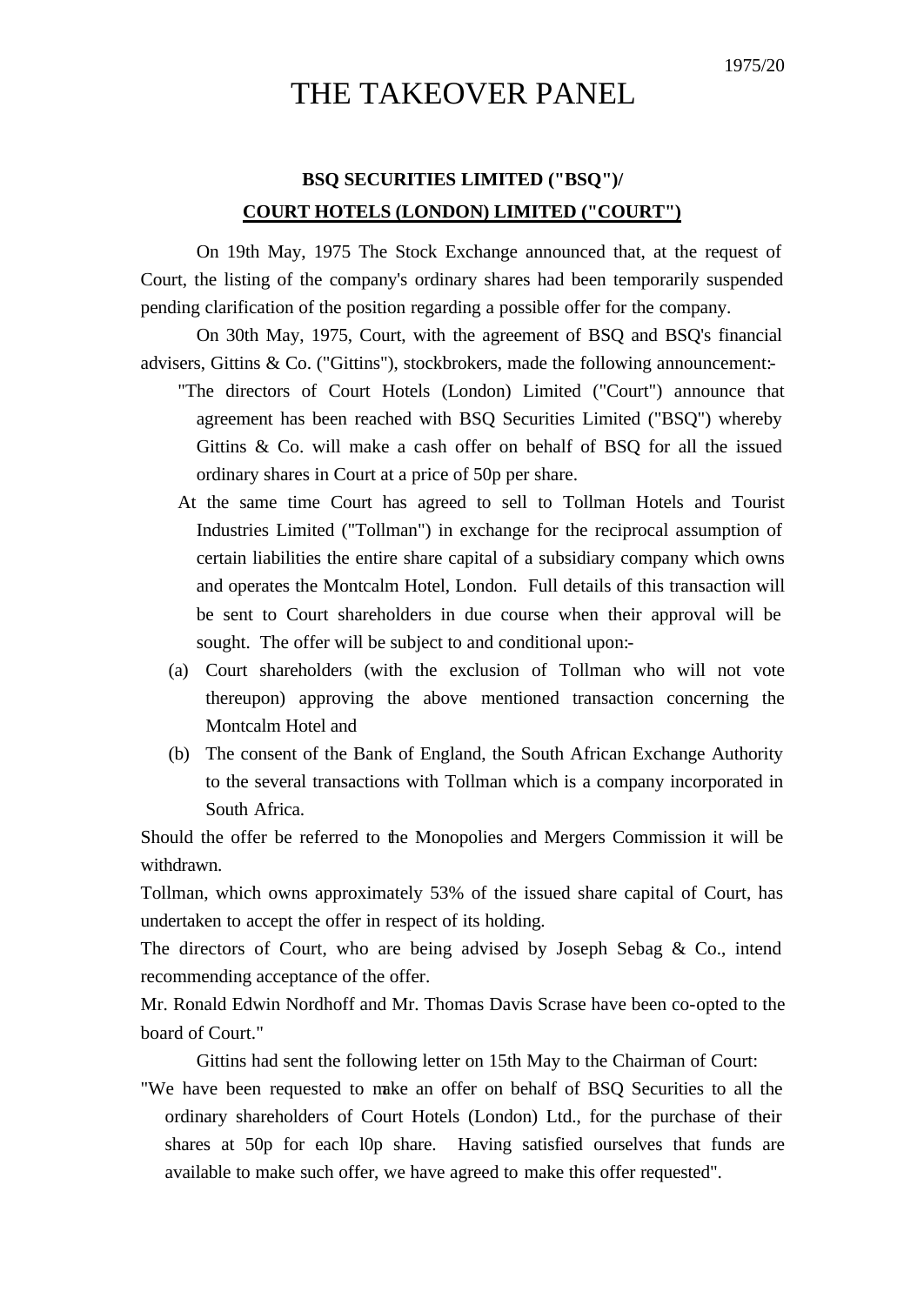During discussions in the two weeks preceding the announcement quoted above, the Panel executive had stressed to Gittins that it was essential for them to ensure that BSQ would have sufficient funds available to implement the offer before any public announcement was made.

During the latter half of June the Panel executive was informed by Mr. T.D. Scrase, a partner in Gittins, that:

- 1. it was doubtful whether BSQ had sufficient cash available to make the bid; and
- 2. BSQ alleged that there had been misrepresentations and breaches of warranties by Court and. Tollman.

On 30th June, BSQ wrote to the Panel requesting permission under Rule 9 of the Code to withdraw from its proposed offer, and the full Panel met on 4th July to consider that request. At this meeting, the Panel was informed by Mr. J.W. Lamb, Chairman of BSQ and an associate member of Gittins, that in fact there were sufficient resources available to make the offer; Mr. Scrase, however, said that they could no longer confirm that the cash would be available. The Panel decided that at that stage the application to withdraw should not be allowed.

The Panel executive continued to monitor the position, and, as no offer document appeared to be forthcoming, a further meeting of the full Panel was held on 28th August. At this meeting the Panel was told that BSQ was commencing legal proceedings against Tollman and Court for rescission of its agreement to-purchase Tollman's share-holding in Court, primarily on the grounds of misrepresentation. However, it is no part of the functions of the Panel to investigate allegations of misrepresentation; this is a matter for the courts.

The Panel then proceeded to inquire into the availability of cash to BSQ as at 30th May, 1975 to enable BSQ to implement the offer. The Panel was advised that, in a letter dated 29th May, Mr. S.S. Tollman (the chairman of Court) had agreed with BSQ that the holders of 360,000 shares in Court (whom he did not name) would not accept the offer. Accordingly a balance of approximately £1,100,000 was required. BSQ and Gittins explained to the Panel that they had expected to raise this amount in the following manner:-

(i) £400,000 by way of mortgages on the security of certain pieces of land. It was proposed that the owner of land in Scotland and Mr. Tongs (a director of BSQ), who owned certain land in Surrey, would sell their land to BSQ in exchange for shares in that company, which would then raise the cash by mortgage of these pieces of land. Although these arrangements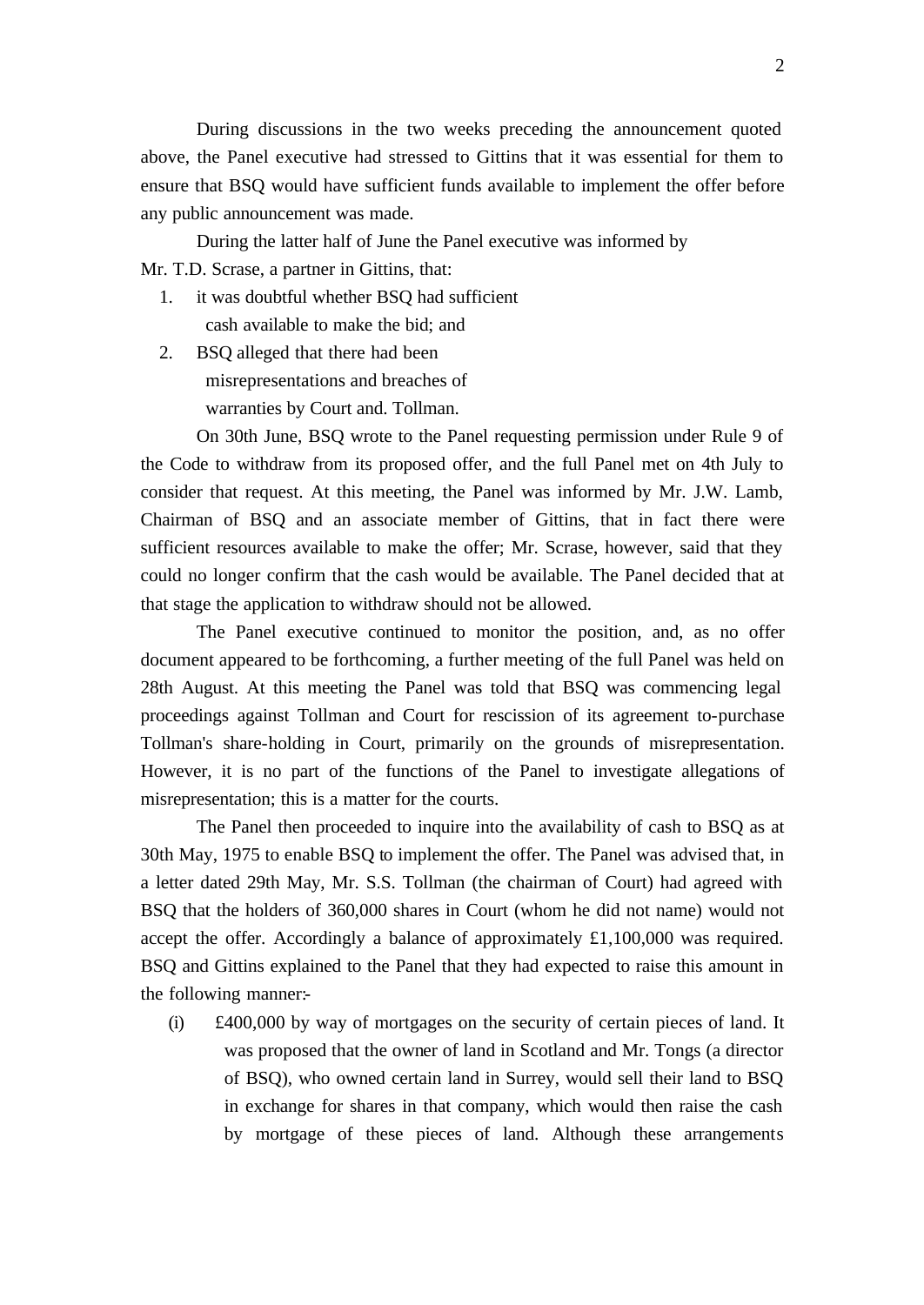were made before 30th May the land had not been acquired by BSQ. BSQ, however, still believed that the necessary transactions would be completed.

- (ii) £210,000 by the sale to Court of a property company, the vendors using the proceeds of sale to subscribe for new shares in BSQ. Although Court was not a party to the sale agreement, BSQ and Gittins maintained that the directors of Court were well aware of this proposed transaction and had approved it in principle; this was disputed by the directors of Court.
- (iii) The balance of some £500,000 was intended to be provided by way of a loan from Davis Investments (Jersey) Limited ("Davis"), pursuant to an agreement with BSQ and Gittins. The agreement in fact covered the whole amount required to make the offer but it was stipulated that the offer was to be conditional upon the shareholders approving the transaction concerning the Montcalm Hotel, referred to above, and to a satisfactory report by accountants to be appointed by BSQ. The latter condition was not made a condition of the offer and no accountants were ever appointed. Mr. Scrase, who is a director of Davis, signed the agreement on its behalf.

In a letter dated 26th June and signed by Mr. Scrase, Davis purported to rescind its agreement with BSQ and Gittins on the grounds that "none of [certain] representations have passed from the stage of being reasonable hope to being actual fact". The representations referred to in this letter included the arrangements referred to at (i) and (ii) above.

The Panel takes the view that "hope" was not good enough at the time of the announcement. Indeed, the Panel considers these financing arrangements to be unsatisfactory and that, in relying upon them at the time of the announcement. BSQ and Gittins failed to act with reasonable prudence.

The Panel is very concerned at announcements of offers being made in circumstances where there must be serious doubts from the outset as to whether the necessary finance to implement the offer will be available when it is required. The Panel considers that no firm announcement of an offer should be made unless those concerned have taken all reasonably prudent steps to satisfy themselves that the necessary funds will be available when required.

In this case the Panel considers that no announcement of the offer should have been made until there was virtual certainty that the finance would be available.